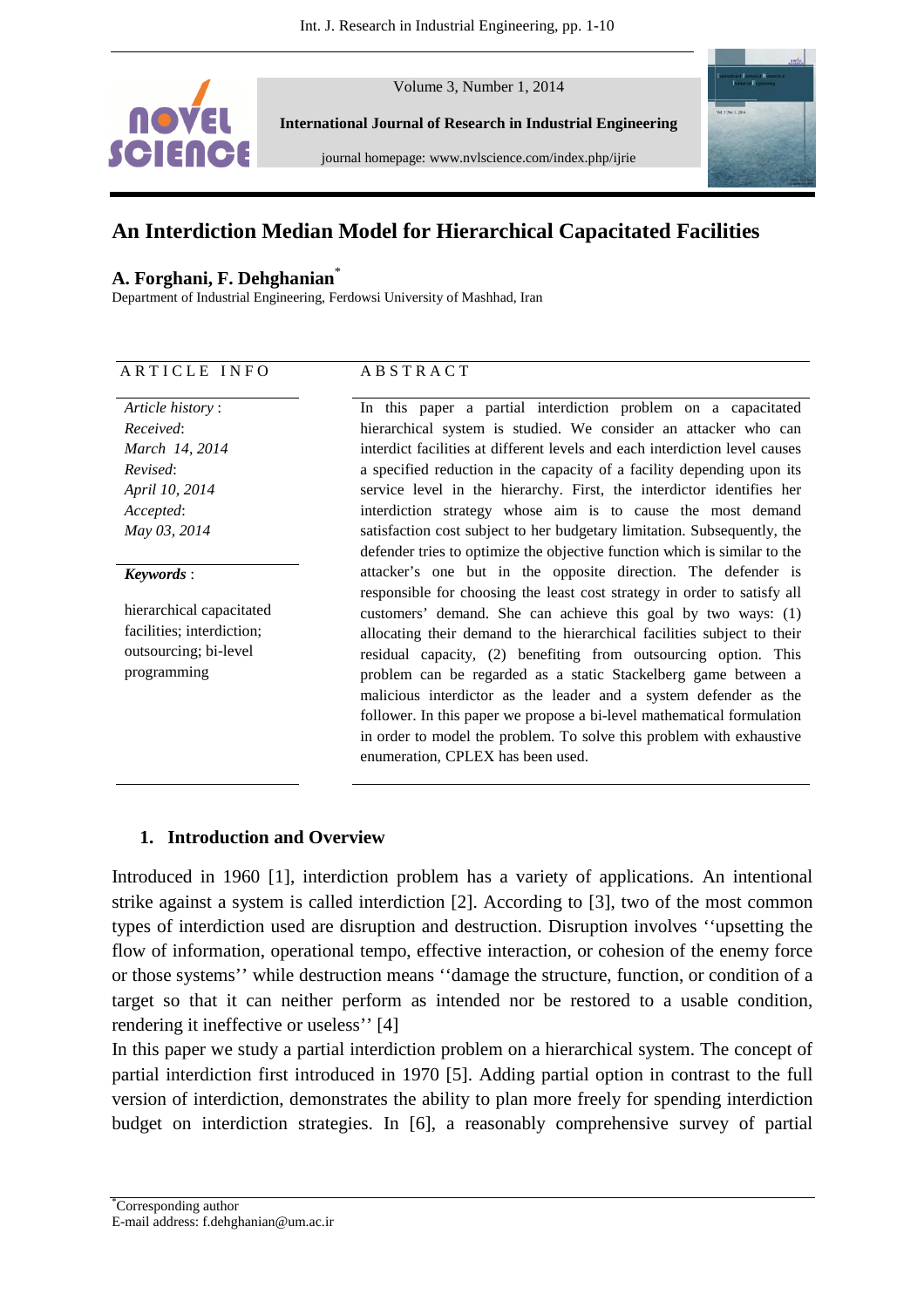interdiction problems is conducted. Our work can be considered as a development of [6] on the problem that was proposed in [7].

In our problem, we consider a situation which each attack causes a specified reduction in the capacity of a facility regarding to the service level of the facility and the level of interdiction. In this paper, inspiring of many real service systems we consider a nested hierarchical system with different service levels. Hierarchical systems have multiple layers of interacting facilities. A system is classified as nested or non-nested according to the service availability at the levels of hierarchy. In a nested hierarchy, a higher-level facility provides all the services provided by a lower level facility and at least one additional service. In a non-nested hierarchy, facilities on each level offer different services.

This problem could be considered as a two-player game. The attacker, as the leader, determines the most destructive interdiction strategy with respect to her budgetary limitation. Later, the defender tries to choose the best strategy to satisfy all customers' demand. The objective function of these two players is the same. To optimize the objective, the interdictor tries to maximize the total cost of demand satisfaction and the defender tries to minimize it regarding available facilities. As the two-player game nature of this problem, we use bi-level programming to model it. For solving the model, we implement a comprehensive enumeration code in CPLEX software [8]. In this way, it needs to call CPLEX to solve the second level in the exact way.

The rest of the paper is organized as follows. A bi-level mathematical formulation is given in section 2. In section 3, we present an example with computational result analysis to illustrate the problem that is proposed in this paper. Finally, section 4 concludes the paper with a brief summary of the findings.

# **2. Problem definition**

In this problem we consider a nested hierarchical system with two levels of facilities. Due to its nested nature, the facilities at level 2 can serve the customers who require the first and second level of services. Each facility has a specific capacity for serving each level of services. For a facility at level one, the capacity for the second level service is zero.

By experience, it is known that the specific percentages of demand of each demand point are required particular service levels. Moreover, as a result of the hierarchical nature of the system, a distinct percentage of customers' demand first is considered as the demand that required the first service level but after served by a facility at level one, this facility refers the customer to the second level facility in order to complete demand satisfaction. In this problem the defender faces outsourcing option. In order to serve a customer, the defender can choose the best strategy between outsourcing and/or allocating the demand to her facilities with sufficient capacity, whichever is more cost-efficient. As an example, see Fig. 1. This example provides readers with a symbolic demand satisfaction strategy for a demand point.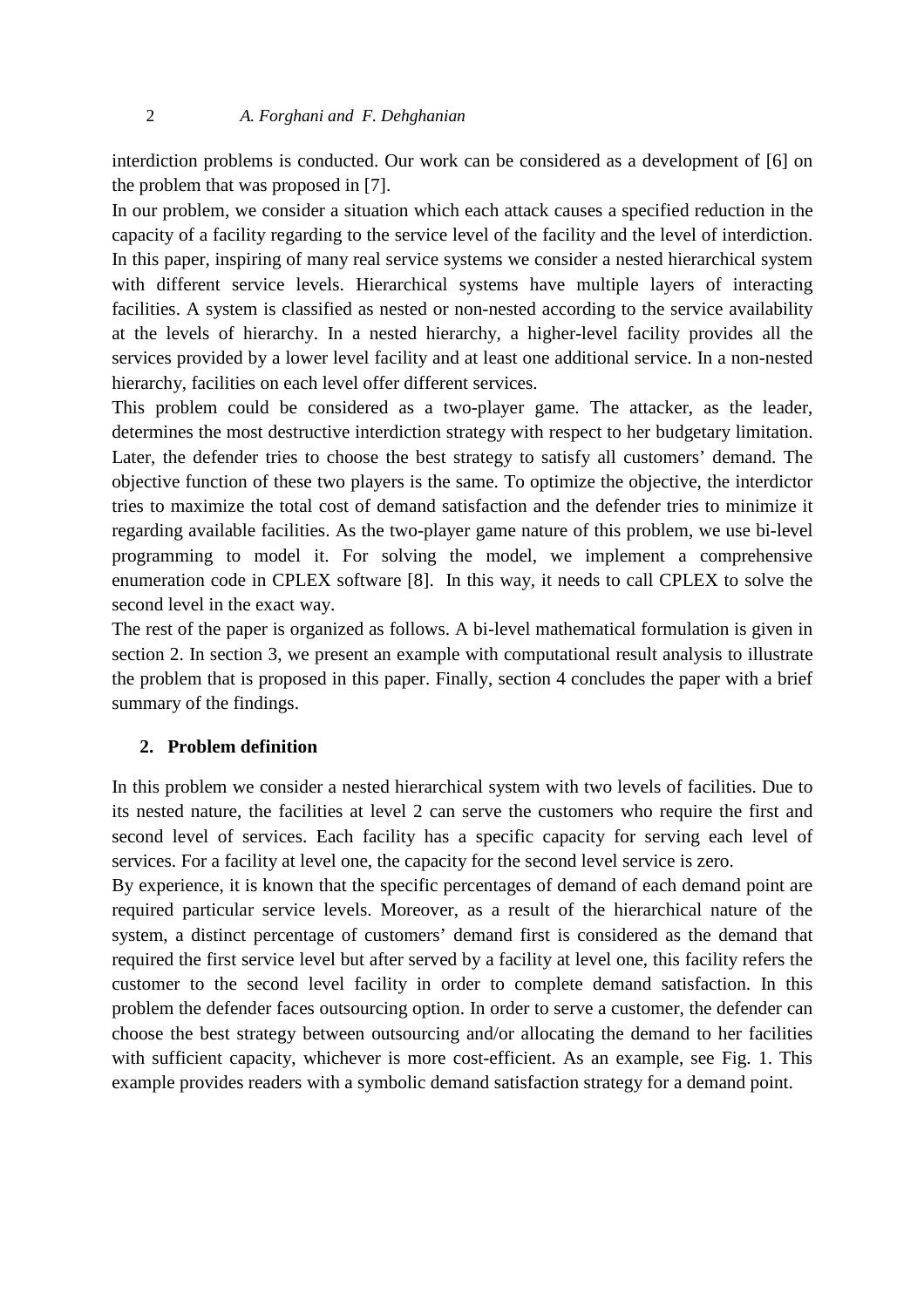3 *An Interdiction Median Model for Hierarchical Capacitated Facilities*



Figure 1- A symbolic demand satisfaction strategy for a demand point

## **3. Notations**

To give a formal description of the developed model, some notations and decision variables are introduced as follows.

#### A. Parameters

| $l_{ij}$  | Distance between demand node $i$ and facility $j$                                                                                                                                                   |
|-----------|-----------------------------------------------------------------------------------------------------------------------------------------------------------------------------------------------------|
| $l_{if}$  | Distance between facility $\hat{J}$ (level 1) and facility f (level 2)                                                                                                                              |
| $z_i$     | Demand of demand point i                                                                                                                                                                            |
| $\alpha$  | Cost of transporting a unit of demand to a facility at level 1 per unit of<br>distance                                                                                                              |
| β         | Cost of transporting a unit of demand to a facility at level 2 per unit of<br>distance                                                                                                              |
| γ         | Cost of transporting a unit of demand from a facility at level 1 to a facility<br>at level 2 per unit of distance                                                                                   |
| $\alpha$  | Cost of outsourcing a unit of demand for the first service level                                                                                                                                    |
| $\beta'$  | Cost of outsourcing a unit of demand for the second level service                                                                                                                                   |
| $\gamma$  | Cost of outsourcing a unit of demand that is at first outsourced for service<br>at level 1, but it needs to be served at level 2                                                                    |
| $\vec{a}$ | Cost of outsourcing a unit of demand that is at first outsourced for service<br>at level 1, but after serving at that level to complete demand satisfaction it<br>also requires serving at level 2. |
| $h_k^1$   | Cost of attack on a facility of the first level at interdiction level $k$                                                                                                                           |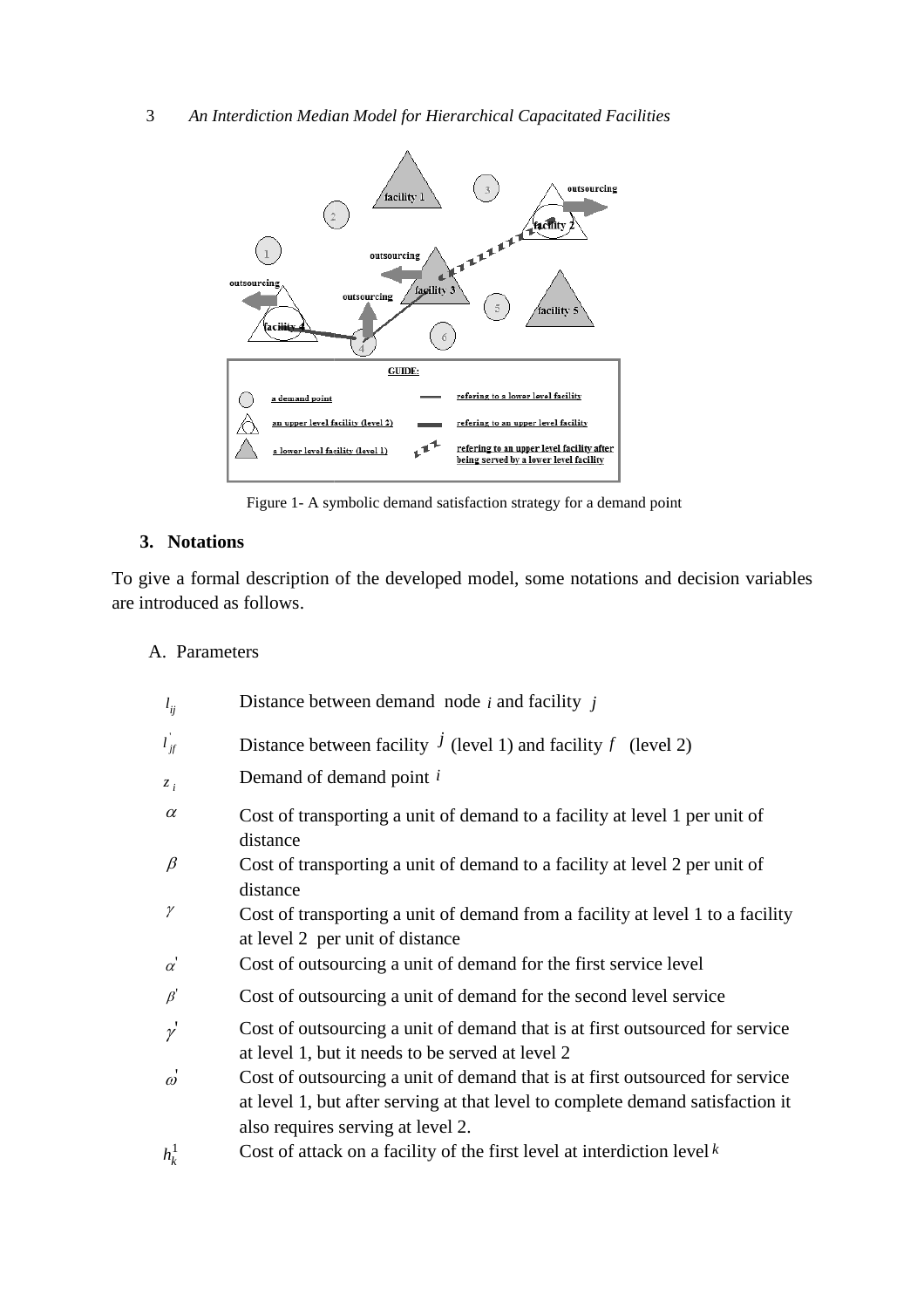#### 4 *A. Forghani and F. Dehghanian*

- Cost of attack on a facility of the second level at interdiction level  $k$ *k h*
- Fraction of demand of each point that is referred to a facility in order to be served at first service level θ
- Fraction of demand of each node that is referred to a facility at level two in order to be served at the second service level  $1 - \theta$
- Fraction of demand in a facility at level one that require being referred to a facility at level two in order to receive second service level σ
- Initial capacity of facility  $\overline{J}$  for the first service level  $c_j^1$
- Initial capacity of facility  $\overline{J}$  for the second service level  $c_j^2$
- Reduction ratio in capacity of a facility at level one after interdiction at level *k* 1  $d_k^1$
- Reduction ratio in capacity of a facility at level two after interdiction at level *k* 2  $d_k^2$
- *B* Total budget for interdiction
- Set of facilities for service level 1 1 *S*
- Set of facilities for service level 2 2 *S*
- *K* Set of interdiction levels
- B. Decision variables:
	- $u_{ii}^1$  $u_{ij}^1$  Amount of demand of point *i* that is allocated to facility *j* to be served at level 1
	- $u_{ii}^2$  $u_{ij}^2$  Amount of demand of point *i* that is allocated to facility *j* to be served at level 2
	- $u_{if}^3$  $u_j^3$  Amount of demand of point *i* that is first allocated to facility *j* to be served at level 1 and then this facility refer the demand to facility *f* in order to be served at level 2
		- 1 *i* Amount of demand of point  $i$  that is outsourced to be served at level 1
		- 2 *i* Amount of demand of point *i* that is outsourced to be served at level 2
	- 3 *j* Amount of demand of point  $i$  that at first is outsourced to be served at level 1, but then it needs to be outsourced for second service level.
- $\chi_{jk}$  **Binary variable, equal to one if facility** *j* is interdicted at level *k*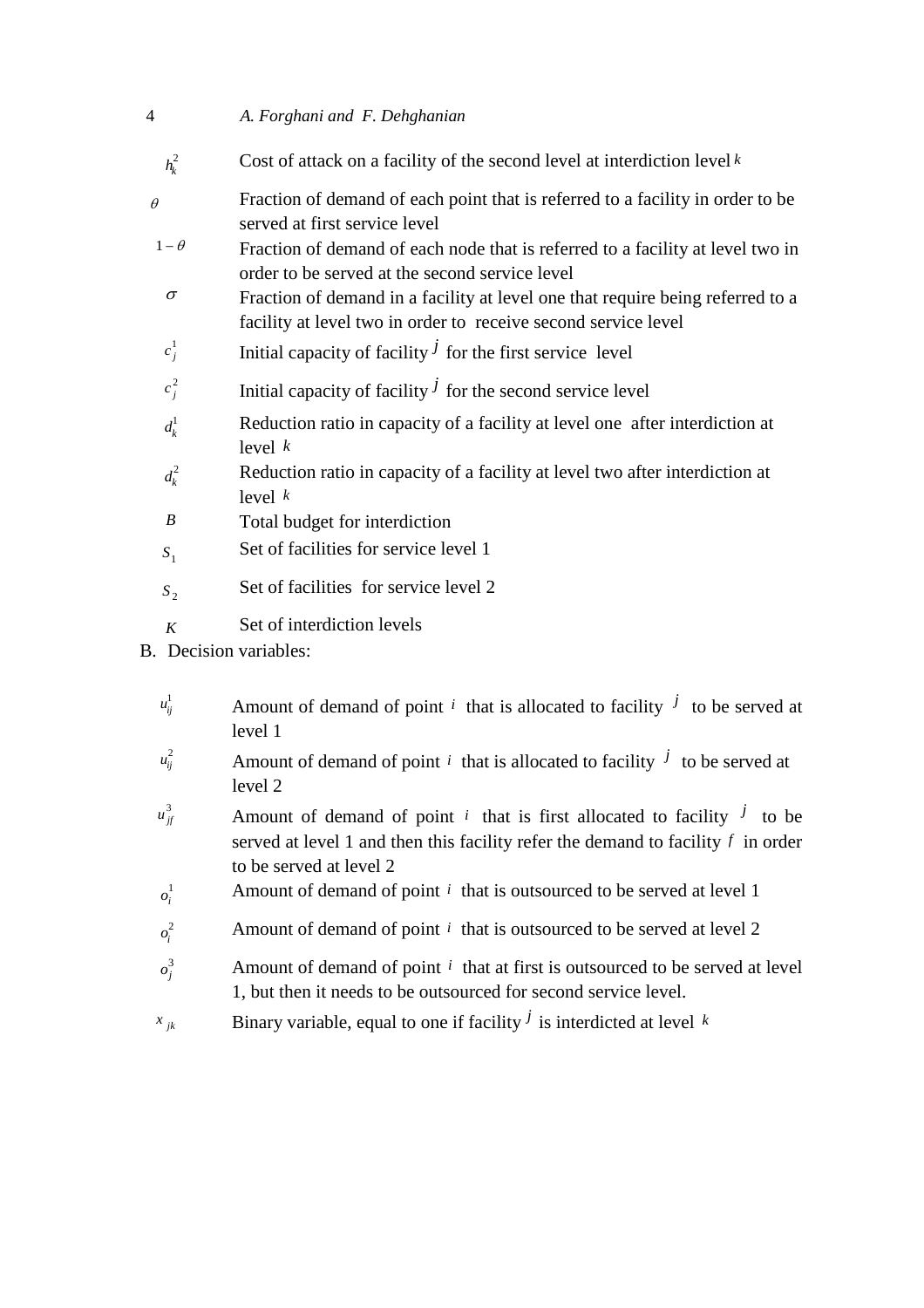#### **4. A bi-level model**

$$
\begin{aligned}\n\text{leader (attacker): } \mathit{Max} \quad H(Z) \\
\text{where } H(Z) &= \sum_{i \in I} \sum_{j \in S_i} l_{ij} \cdot \alpha u_{ij}^1 + \sum_{i \in I} \sum_{j \in S_i} l_{ij} \cdot \beta u_{ij}^1 + \\
\sum_{i \in I} \sum_{j \in S_i} l_{ij} \cdot \beta u_{ij}^2 + \sum_{j \in S_i} \sum_{f \in S_i} l_{j} \cdot \gamma u_{jj}^3 + \\
\sum_{i \in I} \alpha \cdot \alpha_i^1 + \sum_{i \in I} \beta \cdot \alpha_i^2 + \sum_{j \in S_i} \gamma \cdot \alpha_j^3 + \sigma \times \sum_{i \in I} \omega \cdot \alpha_i^1\n\end{aligned}
$$
\n
$$
(1)
$$

Subject to:

$$
\sum_{k=0}^{k_{\text{max}}} x_{jk} = 1 \tag{2}
$$

$$
\sum_{j \in S_1} \sum_{k \in K} x_{jk} h_k^1 + \sum_{j \in S_2} \sum_{k \in K} x_{jk} h_k^2 \le B
$$
 (3)

$$
x_{jk} \in \{0,1\} \tag{4}
$$

 (5) Follower (Defender) :  $Min$   $H(z)$ 

Subject to:

$$
z_i \cdot \theta = \sum_{j \in S_1, S_2} u_{ij}^1 + o_i^1 \tag{6}
$$

$$
z_i (1 - \theta) = \sum_{j \in s_2} u_{ij}^2 + o_i^2
$$
 (7)

$$
\sigma \cdot \sum_{i \in I} u_{ij}^1 = \sum_{f \in S_2} u_{if}^3 + \sigma^3_j \tag{8}
$$

$$
\sum_{i \in I} u_{ij}^1 \leq c_j^1 - c_j^1 \sum_{k=1}^k x_{jk} d_k^1 \tag{9}
$$

$$
\sum_{i \in I} u_{ij}^1 \leq c_j^1 - c_j^1 \cdot \sum_{k=1}^{k_{\text{max}}} x_{jk} d_k^2 \tag{10}
$$

$$
\sum_{i \in I} u_{ij}^2 + \sum_{f \in S_{-1}} u_{jj}^3 \leq c_j^2 - c_j^2 \cdot \sum_{k=1}^{k_{\text{max}}} x_{jk} d_k^2
$$
 (11)

$$
u_{ij}^1, u_{ij}^2, u_{jj}^3, o_i^1, o_i^2, o_j^3 \ge 0
$$
\n(12)

(6)

This model consists of two levels. At the upper level (1)-(4) the interdiction strategy for each facility is identified and at the lower level (5)-(12) the demand satisfaction strategy is optimized. The interdictor objective function, as shown in (1), states the goal of the attacker that is to maximize the total demand satisfaction cost. In (2), choosing exactly one interdiction level, including the zero level (i.e. no interdiction), for each facility is enforced. Constraint (3) restricts the budget of interdiction. (4) assures the binary characteristic of the interdiction decision variables. The objective function of the defender is presented in (5) is the same of the attacker's objective functions but in the opposite direction. Constraints (6)-(8) impose all customers' demand to be satisfied by

$$
\overline{5}
$$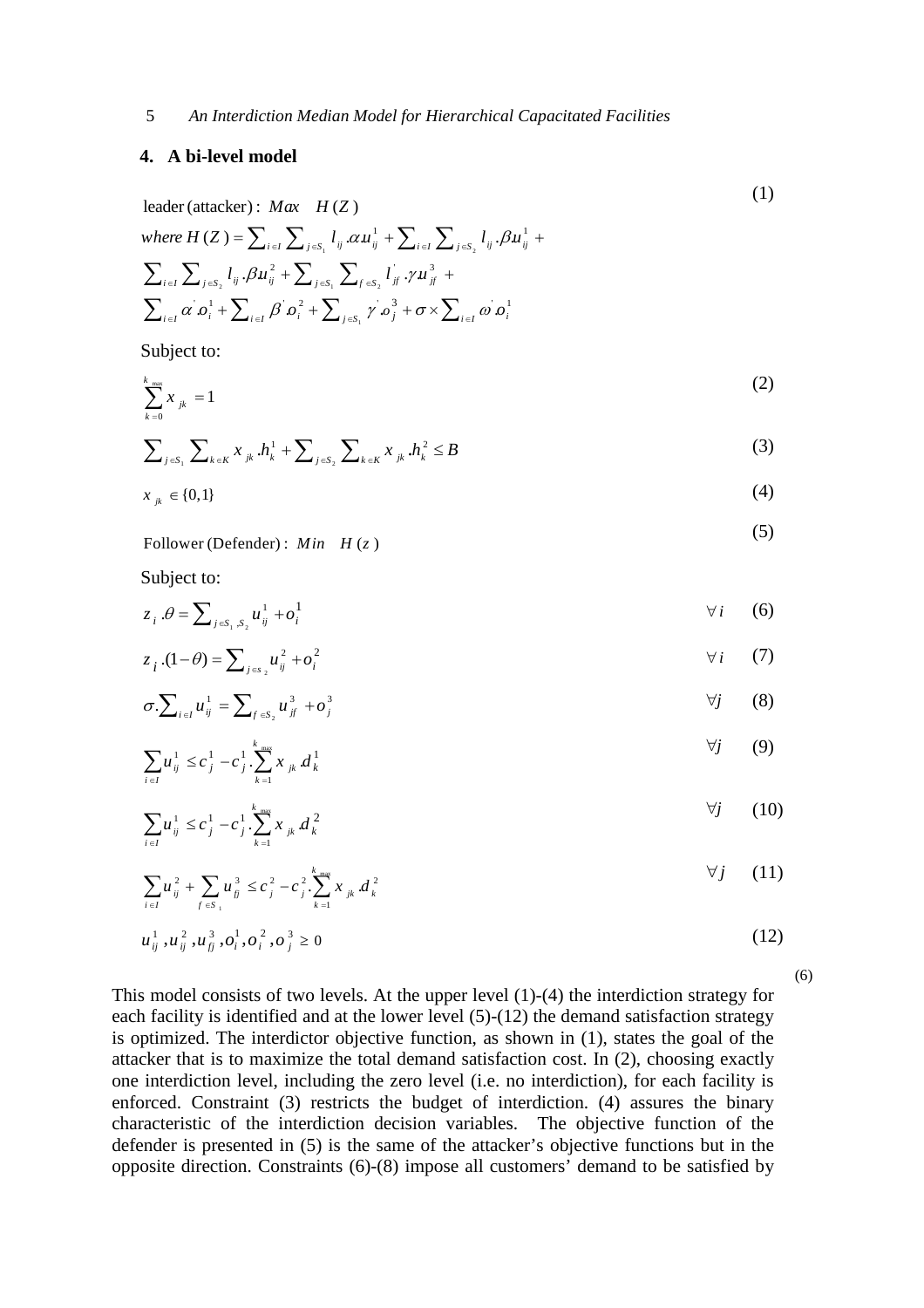#### 6 *A. Forghani and F. Dehghanian*

allocating to the facilities and/or by outsourcing. Constraints (6) refer to the amount of demand that require to be served at level one and constraints (7) refer to the one that need to be served at level two. The two-stage demand satisfaction strategy is considered in (8). Constraints (9)-(11) enforce the facilities to serve customers' demand only if their residual capacities after interdiction are sufficient. In (9) and (10), the capacity for the first service level of a facility at level one and two, respectively and in (11), the capacity of the second service level for a facility at level two are considered. In (12), the continuous variables of the defender are identified.

## **5. Illustrative example**

In this section we present the numerical example that has been run to illustrate the performance of the model. First, we provide some generic information about the solver software and the parameter setting.

The Code of the model has been written in C++ and compiled using Microsoft Visual 2010. To solve the MIP problem we used the generic MIP solver ILOG CPLEX 12.3.

A. Parameter setting

To set parameters we generate instance, numerical examples, which its size is small due to make it possible to use a comprehensive enumeration code to identify all interdiction strategies within a reasonable running time. In Table III, parameters of the example are presented.

## B. Solution procedure

Bi-level programming problems are mathematical optimization problems where the set of all variables is partitioned between two vectors  $x$  and  $y$ , and  $x$  is to be chosen as an optimal solution of a second mathematical programming problem parameterized in **<sup>y</sup>** . Thus, the bilevel programming problem is hierarchical in the sense that its constraints are defined in part by a second optimization problem [9].

To solve this bi-level problem we use a combination of exact linear programming optimization technique and comprehensive enumeration. We code this combinational solution procedure in CPLEX. At the first level of the model all possible interdiction strategies subject to the attacker's budget are identified and CPLEX imports these strategies as the decision variables from the upper level into the lower level as the parameters. The lower level is a linear programming problem. This combinational solving approach is efficient only when the size of the problem is small or medium. For larger one, heuristics and metaheuristics methods are suggested (for more information on metaheuristic methods, see [10]).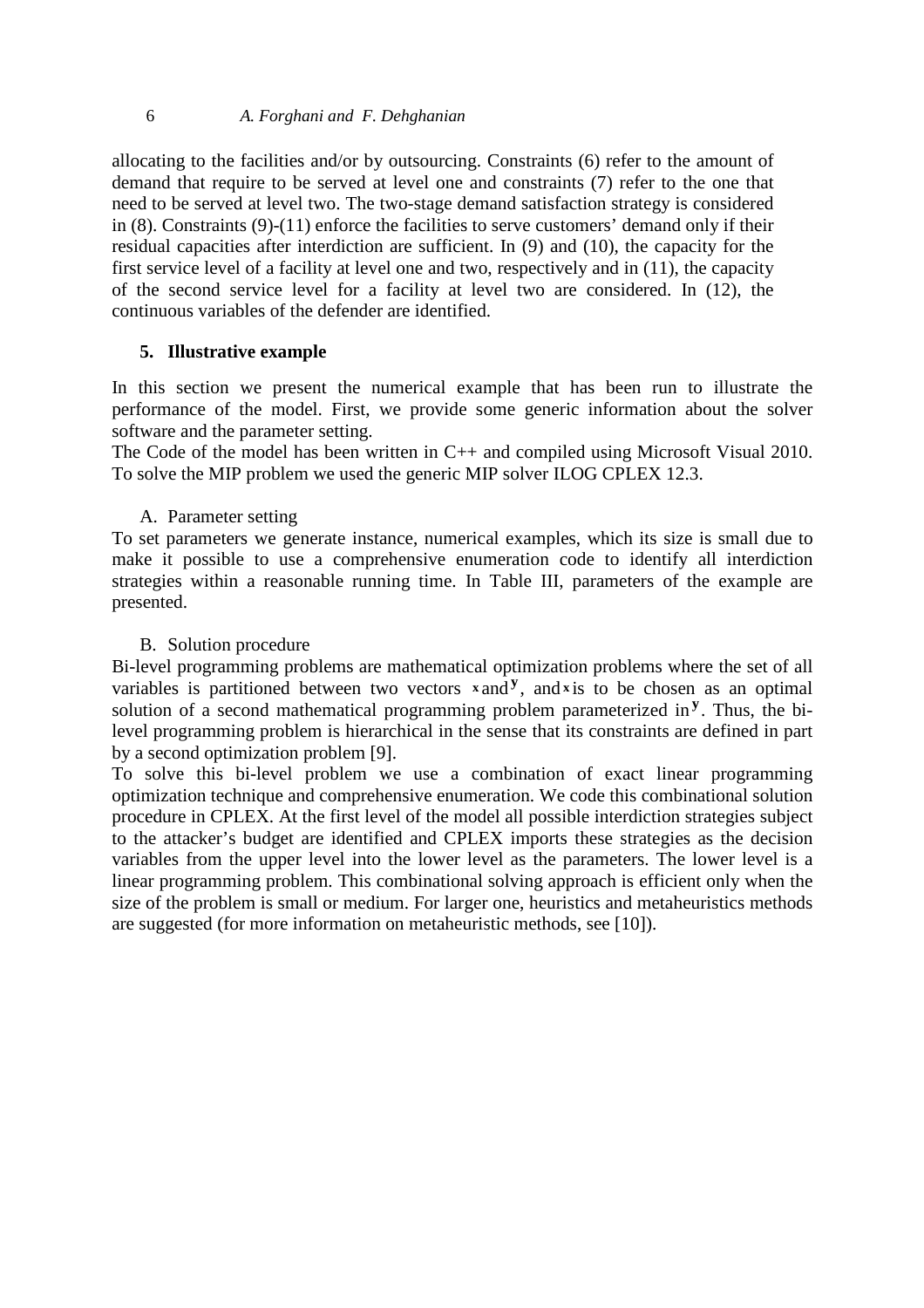| <b>Parameters</b>   | $\alpha$ is a different setting for the integrative example<br><b>Values</b>                                                                                                                                                                                                                        |  |  |  |
|---------------------|-----------------------------------------------------------------------------------------------------------------------------------------------------------------------------------------------------------------------------------------------------------------------------------------------------|--|--|--|
| I                   | 30                                                                                                                                                                                                                                                                                                  |  |  |  |
| J                   | $9 \rightarrow S_1 = 6,  S_2  = 3$                                                                                                                                                                                                                                                                  |  |  |  |
| $\lfloor k \rfloor$ | $4 \rightarrow \{0,1,2,3\}$                                                                                                                                                                                                                                                                         |  |  |  |
| Allocating cost     | $\alpha = 7, \beta = 11, \gamma = 12$                                                                                                                                                                                                                                                               |  |  |  |
| <b>Outsourcing</b>  | $\alpha^{'} = 460, \beta^{'} = 650, \gamma^{'} = 700, \omega^{'} = 220$                                                                                                                                                                                                                             |  |  |  |
| cost                |                                                                                                                                                                                                                                                                                                     |  |  |  |
| Demand ratios       | $\theta = 0.7, \sigma = 0.2$                                                                                                                                                                                                                                                                        |  |  |  |
| B                   | 2000                                                                                                                                                                                                                                                                                                |  |  |  |
| Coordinate(i)       | $(15,15)$ , $(12,4)$ , $(5,14)$ , $(11,10)$ , $(6,1)$ , $(12,10)$ , $(10,5)$ , $(6,7)$ , $(0,0)$ , $(2,7)$ , $(3,2)$ , $(4,12)$ , $(12,3)$ ,<br>$(15,11), (0,3), (3,7), (6,9), (11,6), (1,12), (2,14), (15,10), (6,14), (0,11), (3,13), (12,0), (5,7),$<br>$(14,5)$ , $(6,0)$ , $(5,13)$ , $(15,7)$ |  |  |  |
| Coordinate(i)       | $S_1 \rightarrow (4,4)$ , (2,12), (6,12), (14,2), (13,8), (5,8)                                                                                                                                                                                                                                     |  |  |  |
|                     | $S_2 \rightarrow (8,8), (2,10), (13,6)$                                                                                                                                                                                                                                                             |  |  |  |
| $h_k^1$             | $K = \{0, 1, 2, 3\} \rightarrow \{0, 700, 1050, 1500\}$                                                                                                                                                                                                                                             |  |  |  |
| $h_k^2$             | $K = \{0, 1, 2, 3\} \rightarrow \{0, 800, 1200, 1700\}$                                                                                                                                                                                                                                             |  |  |  |
| $d_k^1$             | $K = \{0, 1, 2, 3\} \rightarrow \{0, 0.6, 0.9, 1\}$                                                                                                                                                                                                                                                 |  |  |  |
| $d_k^2$             | $K = \{0, 1, 2, 3\} \rightarrow \{0, 0.5, 0.8, 1\}$                                                                                                                                                                                                                                                 |  |  |  |
| $z_i$               | $I \rightarrow \{103, 59, 23, 39, 92, 46, 84, 95, 19, 32, 44, 47, 30, 26, 81, 90, 103, 14, 70, 83, 52, 61,$<br>36, 42, 32, 73, 66, 11, 6, 40}                                                                                                                                                       |  |  |  |
| $c_i^1$             | $J \in S_1 \rightarrow \{70, 150, 60, 70, 225, 120\}$                                                                                                                                                                                                                                               |  |  |  |
|                     | $J \in S_2 \rightarrow \{78, 168, 170\}$                                                                                                                                                                                                                                                            |  |  |  |
| $c_i^2$             | $J \in S_1 \rightarrow \{0, 0, 0, 0, 0, 0\}$                                                                                                                                                                                                                                                        |  |  |  |
|                     | $J \in S_2 \rightarrow \{280, 265, 160\}$                                                                                                                                                                                                                                                           |  |  |  |

Table 1. Parameter setting for the illustrative example

#### C. Computational results

For the upper level of this illustrative problem, CPLEX identifies 136 feasible interdiction strategies. As it is mentioned earlier in (1), the objective of the interdictor is to choose a strategy that causes the most demand satisfaction cost. In Table I, we only report 15 strategies that their objective functions are higher than 200,000 (unit of money).

In this example the 5th interdiction strategy is the best one from the attacker's point of view (see Figure 2).

Reporting several strategies versus a single optimal strategy has some beneficial points. It helps the decision-makers to identify the most critical facilities in the system. Furthermore, in real world owing to the uncertainty of estimating some parameters, other strategies even may be better than the optimal solution.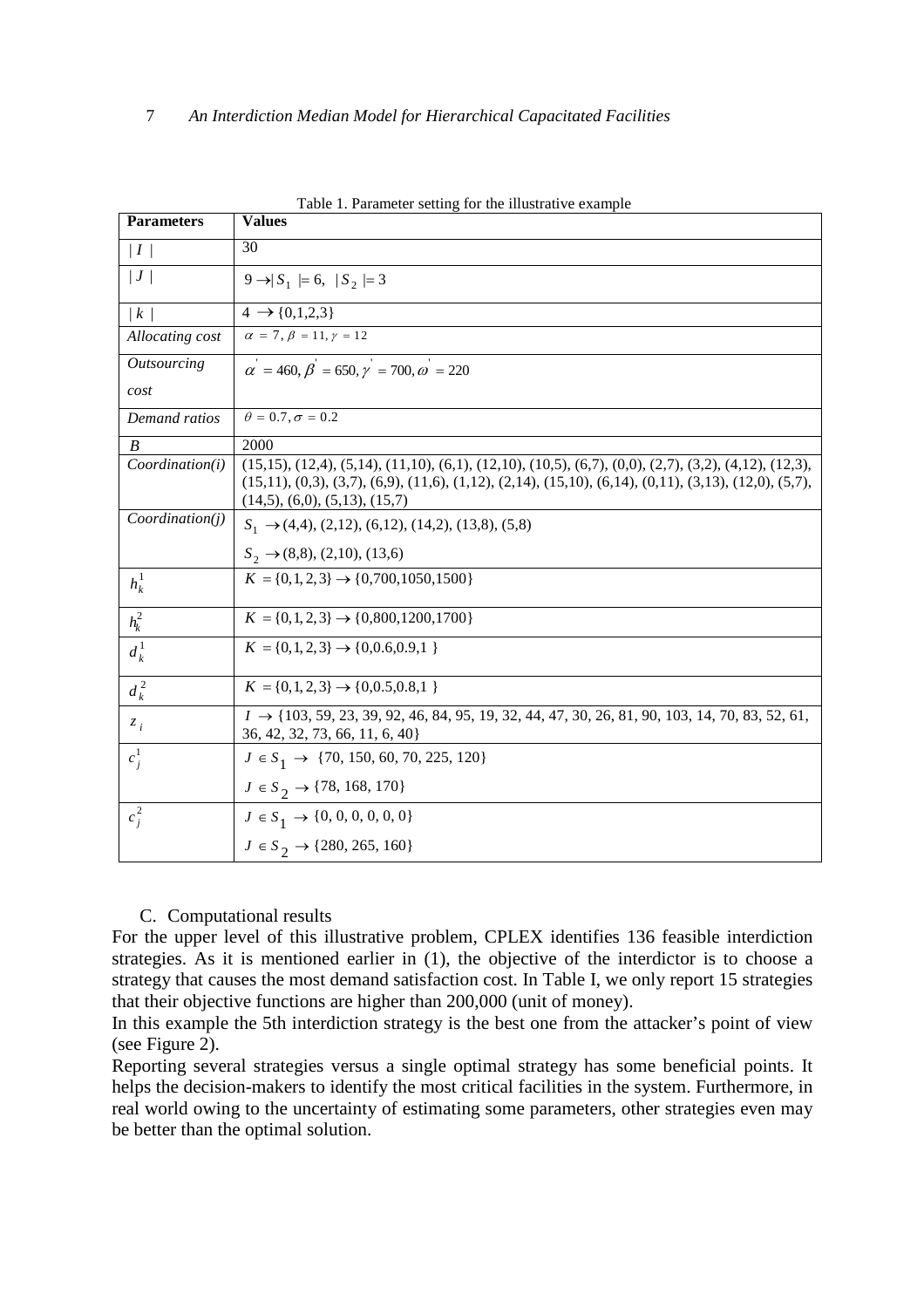|                         | $1$ avie $2$ . The results of inustrative example. |                           |                        |  |  |
|-------------------------|----------------------------------------------------|---------------------------|------------------------|--|--|
| NO.                     | <b>Strategy</b>                                    | <b>Objective function</b> | <b>Residual budget</b> |  |  |
| $\mathbf{1}$            | $x_{81} = 1, x_{92} = 1$                           | 258,006                   | 0                      |  |  |
| $\boldsymbol{2}$        | $x_{82} = 1, x_{91} = 1$                           | 277,089                   | $\overline{0}$         |  |  |
| 3                       | $x_{83} = 1$                                       | 240,803                   | 300                    |  |  |
| $\overline{\mathbf{4}}$ | $x_{71} = 1, x_{92} = 1$                           | 244,746                   | $\overline{0}$         |  |  |
| 5                       | $x_{71} = 1, x_{82} = 1$                           | 293,765                   | $\overline{0}$         |  |  |
| 6                       | $x_{72} = 1, x_{91} = 1$                           | 253,847                   | $\theta$               |  |  |
| 7                       | $x_{72} = 1, x_{81} = 1$                           | 285,406                   | $\boldsymbol{0}$       |  |  |
| 8                       | $x_{73} = 1$                                       | 209,428                   | 300                    |  |  |
| 9                       | $x_{61} = 1, x_{82} = 1$                           | 217,842                   | 100                    |  |  |
| 10                      | $x_{51} = 1, x_{82} = 1$                           | 236,768                   | 100                    |  |  |
| 11                      | $x_{51} = 1, x_{72} = 1$                           | 211,547                   | 100                    |  |  |
| 12                      | $x_{41} = 1, x_{82} = 1$                           | 205,029                   | 100                    |  |  |
| 13                      | $x_{31} = 1, x_{82} = 1$                           | 204,486                   | 100                    |  |  |
| 14                      | $x_{11} = 1, x_{82} = 1$                           | 206,182                   | 100                    |  |  |
| 15                      | $x_{21} = 1, x_{82} = 1$                           | 223,906                   | 100                    |  |  |
|                         |                                                    |                           |                        |  |  |

Table 2. The results of illustrative example



Figure 1. The optimal interdiction strategy for the illustrative example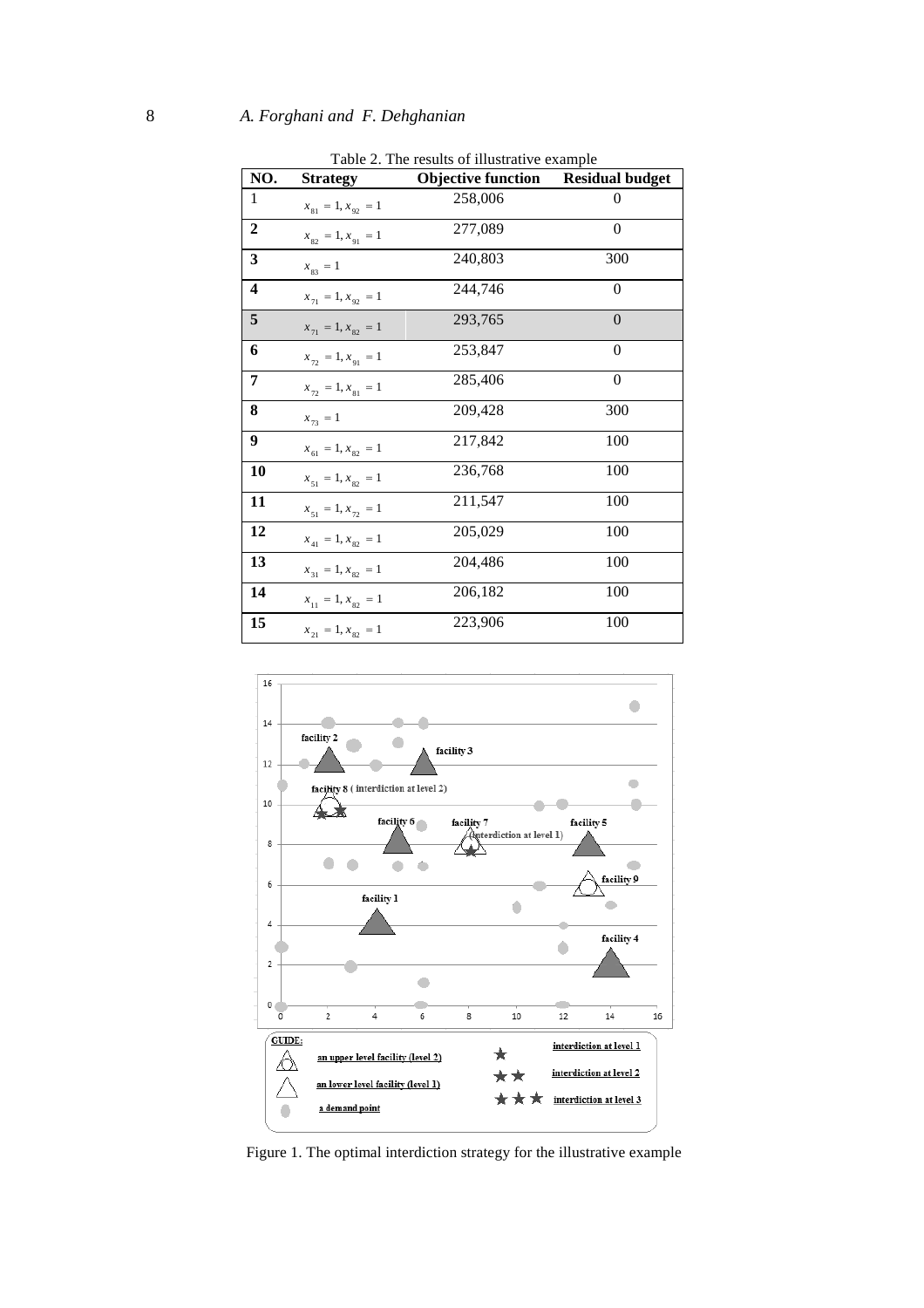### 9 *An Interdiction Median Model for Hierarchical Capacitated Facilities*

# **6. Summary and Conclusions**

The purpose of this study is to propose a mathematical model for a hierarchical system in a situation that there is an interdictor who is able to attack the facilities at different levels. This model is a beneficial one for an organization which is at risk of being interdicted or is interested in identifying its critical facilities and choosing the cheapest strategy for satisfying all customers' demand in the worst case scenario. The most important features of this problem are summarized as follows.

- The service system is hierarchical and capacitated.
- All customers' demand must be satisfied.
- The defender faces two options to serve customers' demand: allocating the demand to her facilities and/or outsourcing
- A bi-level formulation is proposed to model this problem. The interdictor chooses the most destructive interdiction strategy as the leader and the defender tries to minimize the total demand satisfaction cost.
- The interdiction may occur at different levels (partial interdiction).
- The attacker faces a budgetary limitation upon interdicting the facilities.
- The capacity reduction occurs with regard to interdiction level.
- The presented model can be used by the service organizations as well as defensive agents in such a way that they can find the most pessimistic incurred costs in case of losing some of their facilities,
- Within a review of interdiction problems, we identify several areas for future research. A brief report on these areas is presented in this subsection.
- Developing the model by adding capacity expansion option for the defender.
- Revising the model as a multi-objective one to seek Pareto frontier versus a single solution. This may provide the decision-maker with a wider perspective on the problem.
- Formulating the problem as a tri-level model and adding fortification ability to protect the most critical facilities.
- **Proposing heuristics and metaheuristics procedures to reduce the computational effort.**

# **References**

- [1] Rocco, C. and Ramirez- Marquez, J. E. (2009). "Deterministic network interdiction optimization via an evolutionary approach", *Reliability Engineering & System Safety*, Vol. 94, pp. 568-578.
- [2] Church, R. L., Scaparra, M. P. and Middleton, R. S. (2004). "Identifying critical infrastructure: the median and covering facility interdiction problems", *Annals of the Association of American Geographers*, Vol. 94, pp. 491-502.
- [3] Kennedy, K. T., Deckro, R. F., Moore, J. T. and Hopkinson, K. M., (2011). "Nodal interdiction", *Mathematical and Computer Modeling*, Vol. 54, pp. 3116-3125.
- [4] Joint Publication 3-03, "Doctrine for joint interdiction", 03 May, (2007). Available at: www.fas.org/irp/doddir/dod/jp3\_03.pdf*,* Accessed on 20, Sep. 2013.
- [5] McMasters, A. W. and Mustin, T. M., (1970). "Optimal interdiction of supply network", *Naval Research Logistics Quarterly*, Vol. 17, No.3 pp. 261-268.
- [6] Aksen, D., Aksa, S. S. and Aras, N., (2014). "A bilevel partial interdiction problem with capacitated facilities and demand outsourcing", *Computers & Operations Research*, Vol. 41, pp. 346-358.